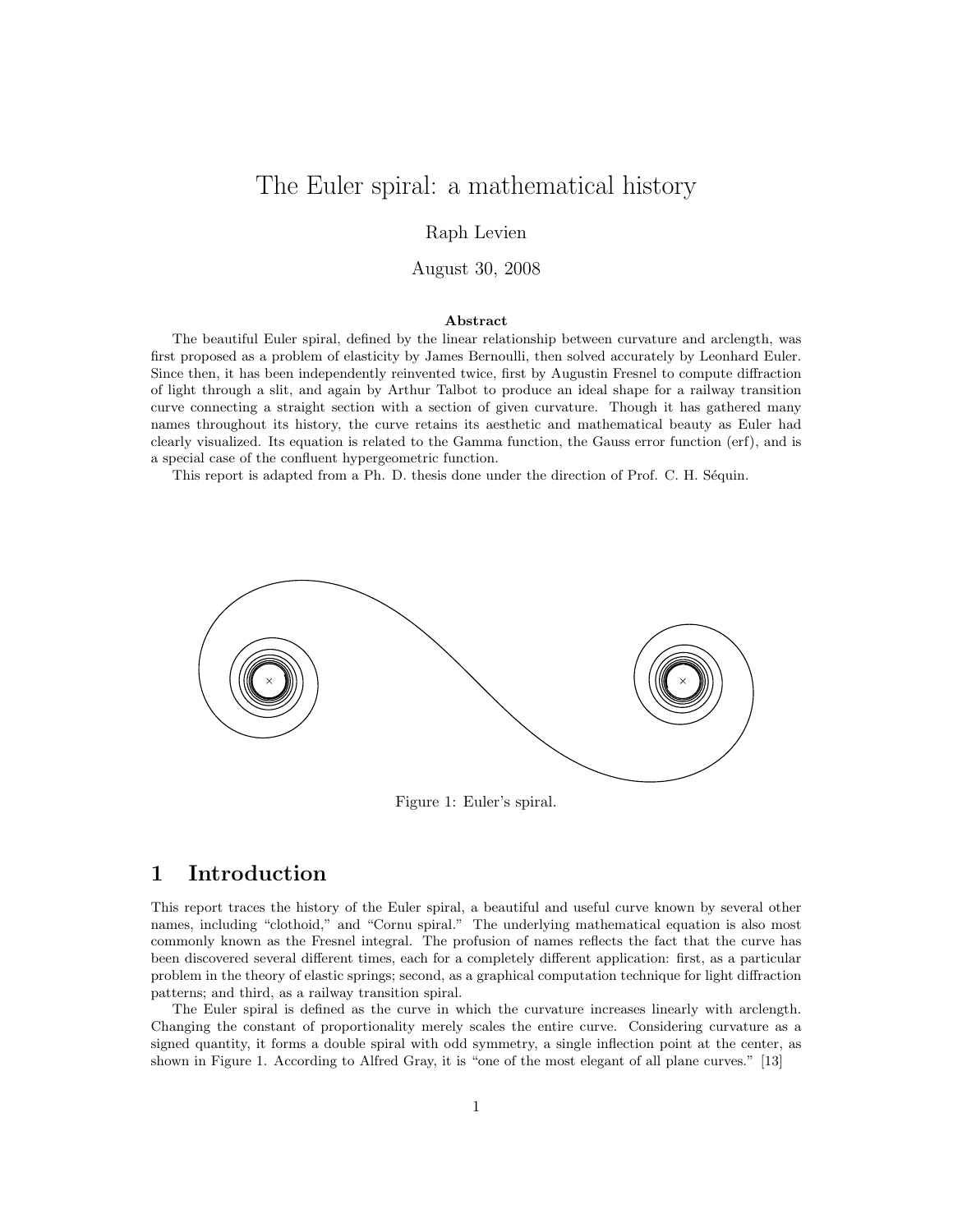# 2 James Bernoulli poses a problem of elasticity–1694

The first appearance of the Euler spiral is as a problem of elasticity, posed by James Bernoulli in the same 1694 publication as his solution to a related problem, that of the elastica.

The elastica is the shape defined by an initially straight band of thin elastic material (such as spring metal) when placed under load at its endpoints. The Euler spiral can be defined as something of the inverse problem; the shape of a pre-curved spring, so that when placed under load at one endpoint, it assumes a straight line.



Figure 2: Euler's spiral as an elasticity problem.

The problem is shown graphically in Figure 2. When the curve is straightened out, the moment at any point is equal to the force  $F$  times the distance  $s$  from the force. The curvature at the point in the original curve is proportional to the moment (according to elementary elasticity theory). Because the elastic band is assumed not to stretch, the distance from the force is equal to the arclength. Thus, curvature is proportional to arclength, the definition of the Euler spiral.

James Bernoulli, at the end of his monumental 1694 Curvatura Laminae Elasticae<sup>1</sup>, presenting the solution to the problem of the elastica, sets out a number of other problems he feels may be addressed by the techniques set forth in that paper, for example, cases where the elastica isn't of uniform density or thickness.

A single sentence among a list of many, poses the mechanics problem whose solution is the Euler spiral: To find the curvature a lamina should have in order to be straightened out horizontally by a weight at one  $end<sup>2</sup>$ .

<sup>1</sup>Curvatura Laminae Elasticae. Ejus Identitas cum Curvatura Lintei a pondere inclusi fluidi expansi. Radii Circulorum Osculantium in terminis simplicissimis exhibiti, una cum novis quibusdam Theorematis huc pertinentibus, &c.", or "The curvature of an elastic band. Its identity with the curvature of a cloth filled out by the weight of the included fluid. The radii of osculating circles exhibited in the most simple terms; along with certain new theorems thereto pertaining, etc.". Originally published in the June 1694 Acta Eruditorum (pp. 262–276), it is collected in the 1744 edition of his Opera [3, p. 576–600], now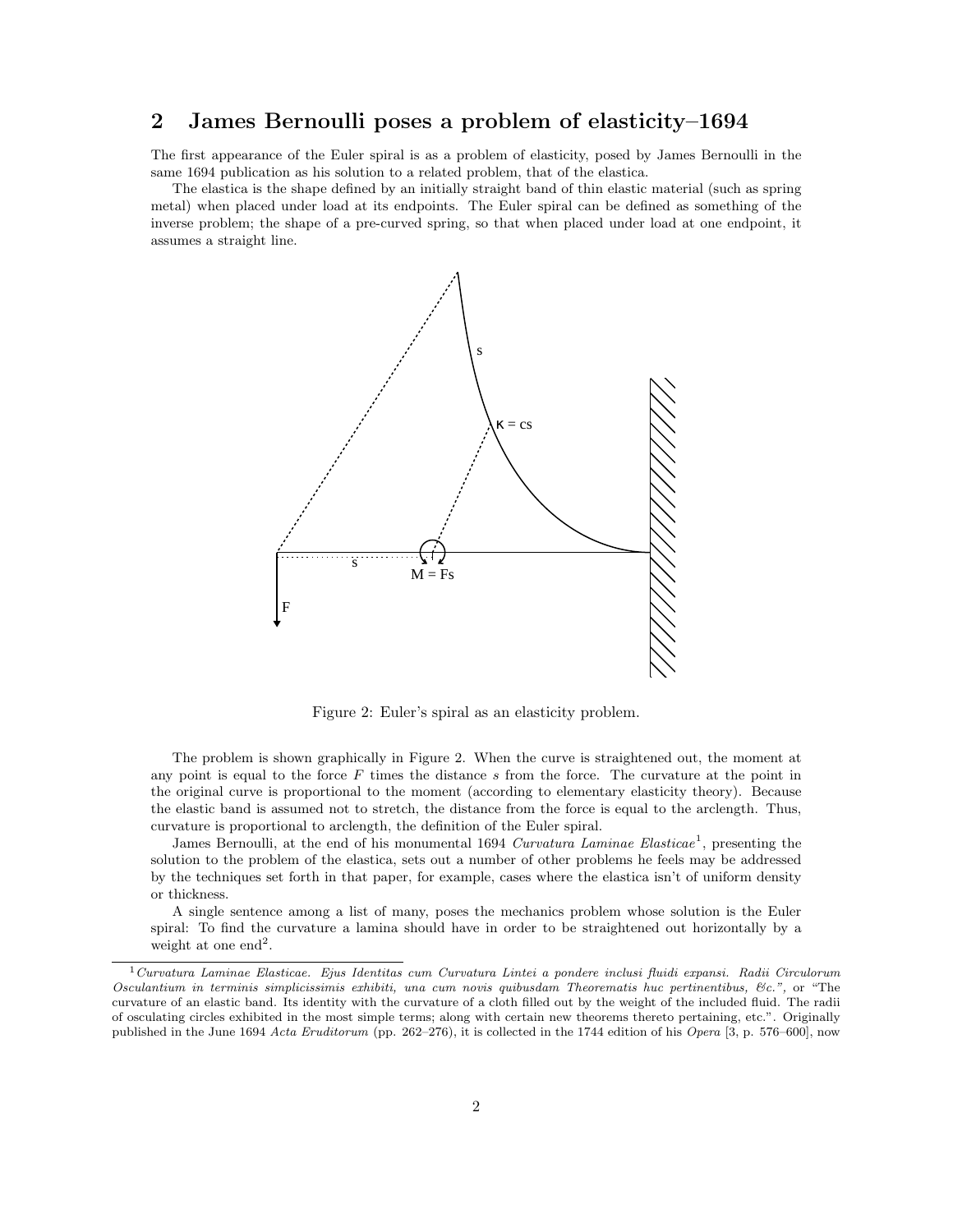

Figure 3: Bernoulli's construction.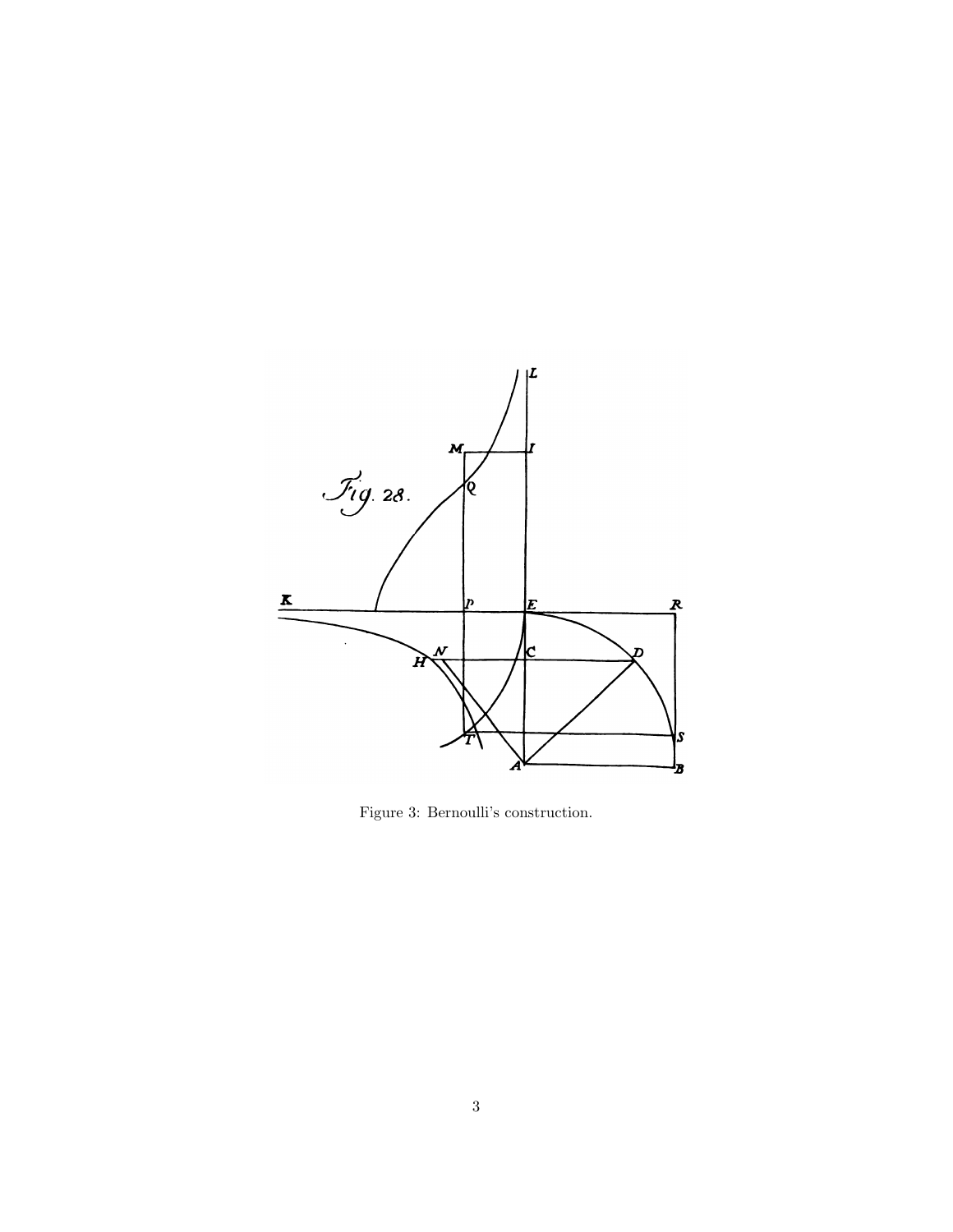

Figure 4: Euler's drawing of his spiral, from Tabula V of the Additamentum.

The same year, Bernoulli wrote a note containing the integral<sup>3</sup> entitled "To find the curve which an attached weight bends into a straight line; that is, to construct the curve  $a^2 = sR$ ".

Quia nominatis abscissa = x, applicata = y, arcu curvæ s, & posita ds constante, radius circuli oscularis, curvedini reciproce proportionalis, est  $dxds$ :  $-ddy$ ; habebitur, ex hypothesi, hæc æquatio  $-aaddy = sdsdx$ . ...

Translated into English (and with slightly modernized notation):

Let us call the abscissa  $x$ , the ordinate  $y$ , the arclength  $s$ , and hold  $ds$  constant. Then, the radius of the osculating circle, which is proportional to the reciprocal of the moment, is  $dx ds/ddy$ . Thus, we have, by hypothesis, the equation  $-a^2 dy = s ds dx$ .

The remainder of the note is a geometric construction of the curve. According to Truesdell [27, p. 109], "it is not enlightening, as it does not reveal that the curve is a spiral, nor is this indicated by his figure." Nonetheless, it is most definitely the equation for the Euler spiral. This construction is illustrated in Figure 3. The curve of interest is  $ET$ , and the others are simply scaffolding from the construction. However, it is not clear from the figure that Bernoulli truly grasped the shape of the curve. Perhaps it is simply the fault the draftsman, but the curve  $ET$  is barely distinguishable from a circular arc.

In summary, Bernoulli had written the equation for the curve, but did not draw its true shape, did not compute any values numerically, and did not publish his reasoning for why the equation was correct. His central insight was that curvature is additive; more specifically, the curvature of an elastic band under a moment force is its curvature in an unstressed state plus the product of the moment and a coefficient of elasticity. But he never properly published this insight. In editing his work for publication in 1744, his nephew Nicholas I Bernoulli wrote about the equation  $s = -a^2/R$ , "I have not found this identity established" [27, p. 108].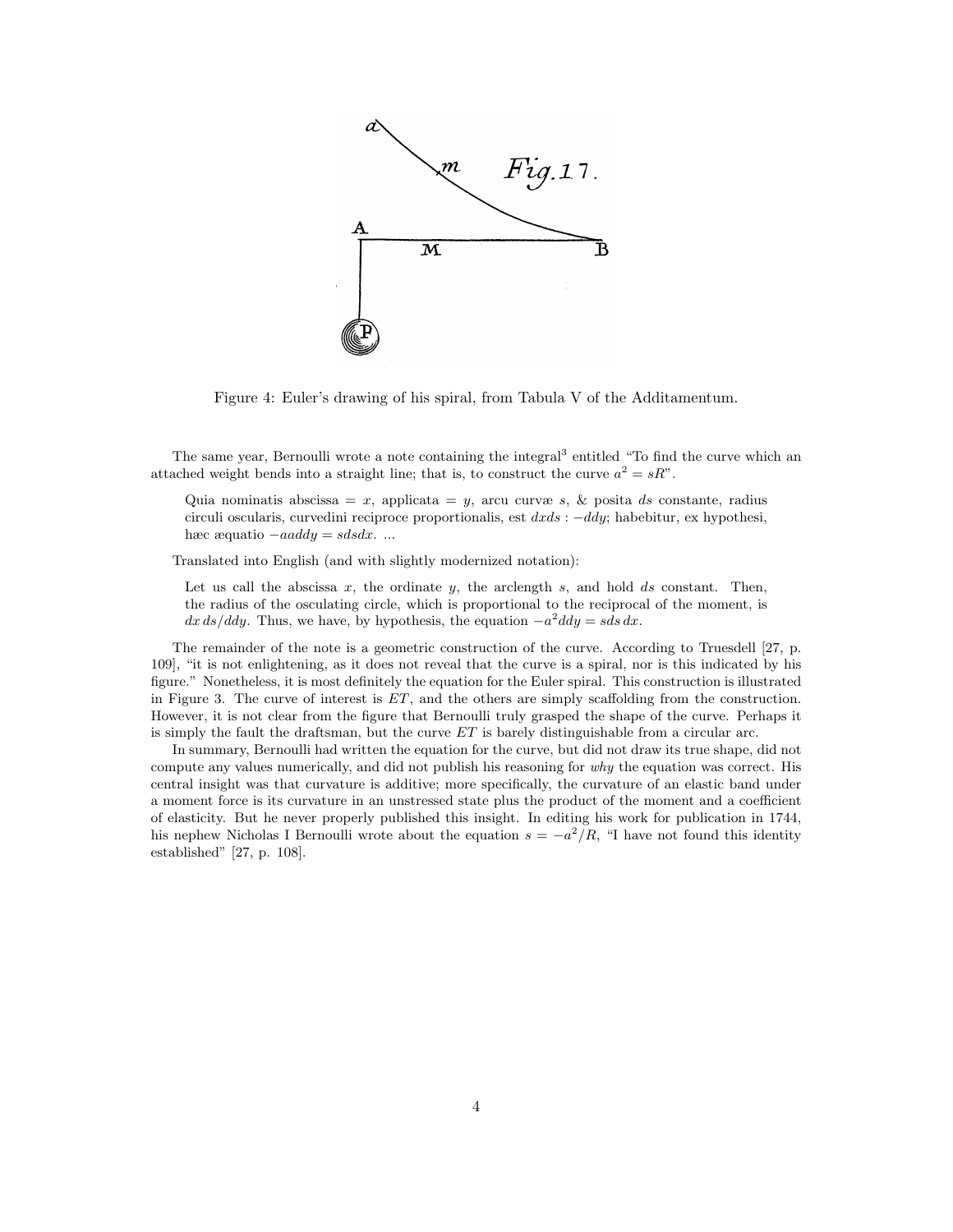

Figure 5: Reconstruction of Euler's Fig. 17, with complete spiral superimposed.

# 3 Euler characterizes the curve—1744

The passage introducing the Euler spiral appears in section  $51$  of the Additamentum<sup>4</sup>, referring to his Fig. 17, which is reproduced here as Figure 4:

51. Hence the figure  $amB$ , which the lamina must have in its natural state, can be determined, so that by the force  $P$ , acting in the direction  $AP$ , it can be unfolded into the straight line AMB. For letting  $AM = s$ , the moment of the force acting at the point M will equal Ps, and the radius of curvature at M will be infinite by hypothesis, or  $1/R = 0$ . Now the arc am in its natural state being equal to  $s$ , and the radius of curvature at m being taken as  $r$ , because this curve is convex to the axis  $AB$ , the quantity r must be made negative. Hence  $Ps = Ekk/r$ , or  $rs = aa$ , which is the equation of the curve amB. ([9, §51])

In modern terms (and illustrated by the modern reconstruction of Euler's drawing, Figure 5), the lamina in this case is not straight in its natural (unstressed) state, as is the case in his main investigation of the elastica, but begins with the shape  $amB$ . At point B, the curve is held so the tangent is horizontal (i.e. point  $B$  is fixed into the wall), and a weight  $P$  is suspended from the other end of the lamina, pulling that endpoint down from point A to point  $a$ , and overall flattening out the curve of the lamina.

The problem posed is this: what shape must the lamina  $amB$  take so that it is flattened into an exactly straight line when the free end is pulled down by weight  $P$ ? The answer derived by Euler appeals to the simple theory of moments: the moment at any point  $M$  along the (straightened) lamina is the force  $P$  times the distance  $s$  from  $A$  to  $M$ .

readily accessible online.

 $2^{4}$ Nec non qualem Lamina curvaturam habere debeat, ut ab appenso onere, vel proprio pondere, vel ab utroque simul in rectam extedatur." The translation here is due to Raymond Clare Archibald [2].

 $3$ The 1694 original (Latin title "Invenire curvam, quae ab appenso pondere flectitur in rectam; h.e. construere curvam aa  $=$ sz" is No. CCXVI of Jacob Bernoulli's Thoughts, notes, and remarks. An expanded version was published in slightly expanded form as No. XX of his "Varia Posthuma," which were collected in volume 2 of his Opera, published in 1744 (and available online through Google Books)[4, pp. 1084–1086]. Both works are also scheduled to be be published in Volume 6 of Die Werke von Jacob Bernoulli.

<sup>4</sup>Additamenum 1 to Methodus inveniendi lineas curvas maximi minimive proprietate gaudentes, sive solutio problematis isoperimetrici lattissimo sensu accepti [9]. The quotes here are based on Oldfather's 1933 translation [21], with additional monkeying by the author.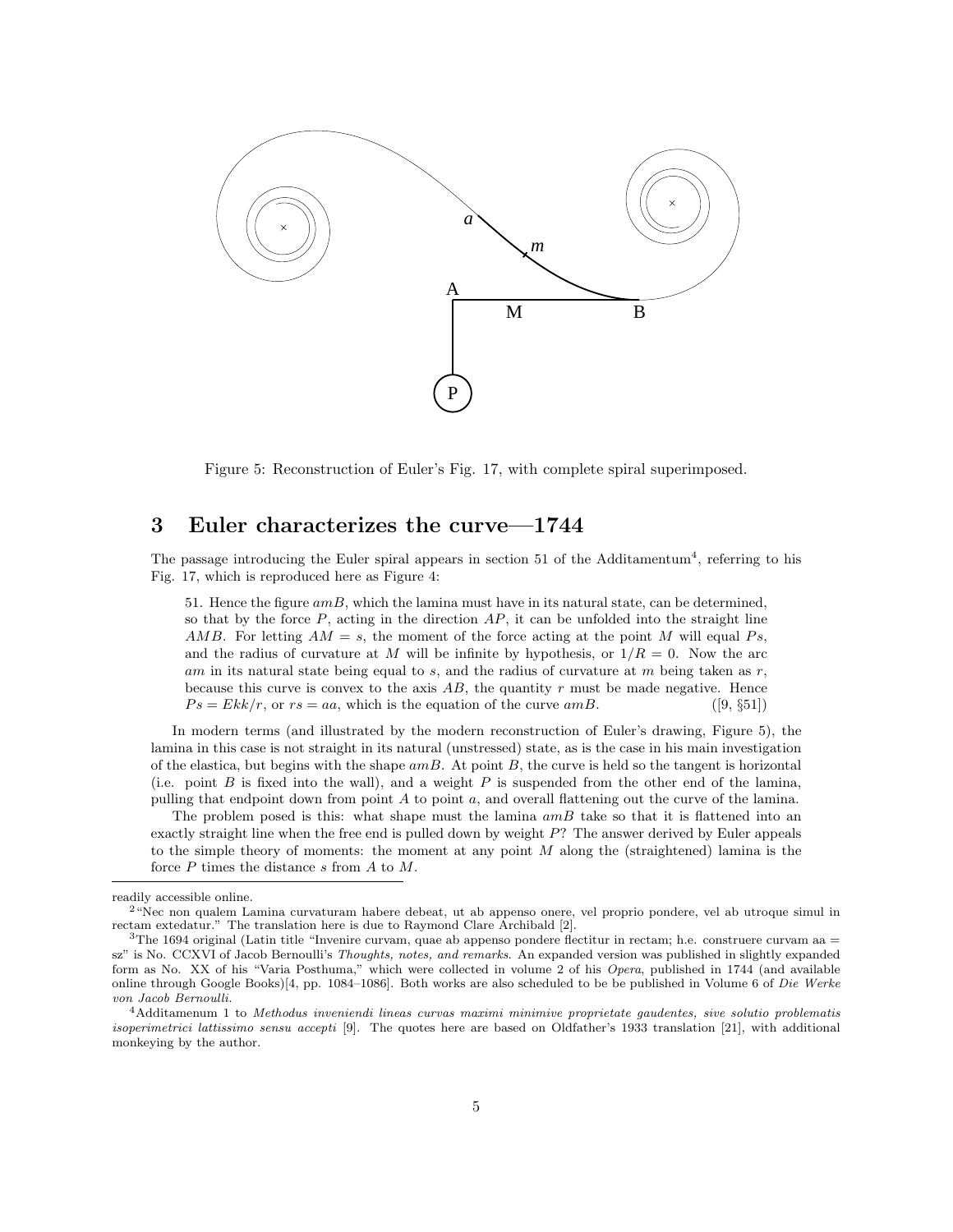

Figure 6: The figure from Euler's "De valoribus integralium", with modern reconstruction.

The curvature of the curve resulting from the original shape stressed by force  $P$  is equal to the original curvature plus the moment Ps divided by the lamina's stiffness  $Ek^2$ . Since this resulting curve must be a<br>straight line with quanture gene, the solution for the quanture of the griginal quantity  $r = Re(Ek^2)^{-1}$ Euler flips the sign for the curvature and groups all the force and elasticity constants into one constant straight line with curvature zero, the solution for the curvature of the original curve is  $\kappa = -P_s(Ek^2)^{-1}$ . a for convenience, yielding  $1/r = \kappa = s/aa$ .

arclength parameter  $s$ ), giving equations for the modern expression of the curve (formatting in this case<br>preserved from the original): From this intrinsic equation, Euler derives the curve's quadrature  $(x \text{ and } y \text{ as a function of the})$ preserved from the original):

$$
x = \int ds \sin \frac{ss}{2aa}, \ \& \ y = \int ds \cos \frac{ss}{2aa} \tag{1}
$$

the radius of curvature continuously decreases the greater the arc  $am = s$  is taken, it is manifest that the gunus cannot become infinite, and it is the greater the gunus will belong to the class of spirals, in such a way that after an infinite number of windings it will roll up a certain definite class of spirals, in such a way that after an infinite number of windings it will roll up a certain definite Euler then goes on to describe several properties of the curve, particularly, "Now from the fact that curve cannot become infinite, even if the arc  $s$  is taken infinite. Therefore the curve will belong to the point as a center, which point seems very difficult to find from this construction." [9, §52]

 $\frac{1}{2}$  Euler does give a series expansion for the above integral, but in the 1744 publication is not able small advance, if someone were to discover a method to assign a value, even if only approximate, to<br>the integrals [of Equation 1], in the case where s is infinite; this problem does not seem unworthy for to analytically determine the coordinates of this limit point, saying "Therefore analysis should gain no small advance, if someone were to discover a method to assign a value, even if only approximate, to geometers to exercise their strength."

meters to exercise their strength.<br>Euler also derived a series expansion for the integrals [9, §53], which still remains a viable method for computing them for reasonably small s:

$$
x = \frac{s^3}{1 \cdot 3 \ b^2} - \frac{s^7}{1 \cdot 2 \cdot 3 \cdot 7 \ b^6} + \frac{s^{11}}{1 \cdot 2 \cdot 3 \cdot 4 \cdot 5 \cdot 11 \ b^{10}} - \frac{s^{15}}{1 \cdot 2 \cdot \dots \cdot 7 \cdot 15 \ b^{14}} + \&c.
$$
  
\n
$$
y = s - \frac{s^5}{1 \cdot 2 \cdot 5 \ b^4} + \frac{s^9}{1 \cdot 2 \cdot 3 \cdot 4 \cdot 9 \ b^8} - \frac{s^{13}}{1 \cdot 2 \cdot \dots \cdot 6 \cdot 13 \ b^{12}} + \&c.
$$
\n(2)

# 4 Euler finds the limits—1781

It took him about thirty-eight years to solve the problem of the integral's limits. In his 1781 "On the values of integrals extended from the variable term  $x = 0$  up to  $x = \infty$ "<sup>5</sup>, he finally gave the solution which he had "recently found by a hanny chance and in an exceedingly peculiar manner" of  $x = y = \frac{a}{\sqrt{2}}\sqrt{\frac{\pi}{2}}$ . This limit is marked with a cross in Figure 1, as is its mirror-symmetric twin. solution, which he had "recently found by a happy chance and in an exceedingly peculiar manner", of

<sup>&</sup>lt;sup>5 "</sup>De valoribus integralium a terminus variabilis  $x = 0$  usque ad  $x = \infty$  extensorum", presented to the Academy at Petrograd on April 30, 1781, E675 in the Enneström index. Jordan Bell has recently translated this paper into English [10].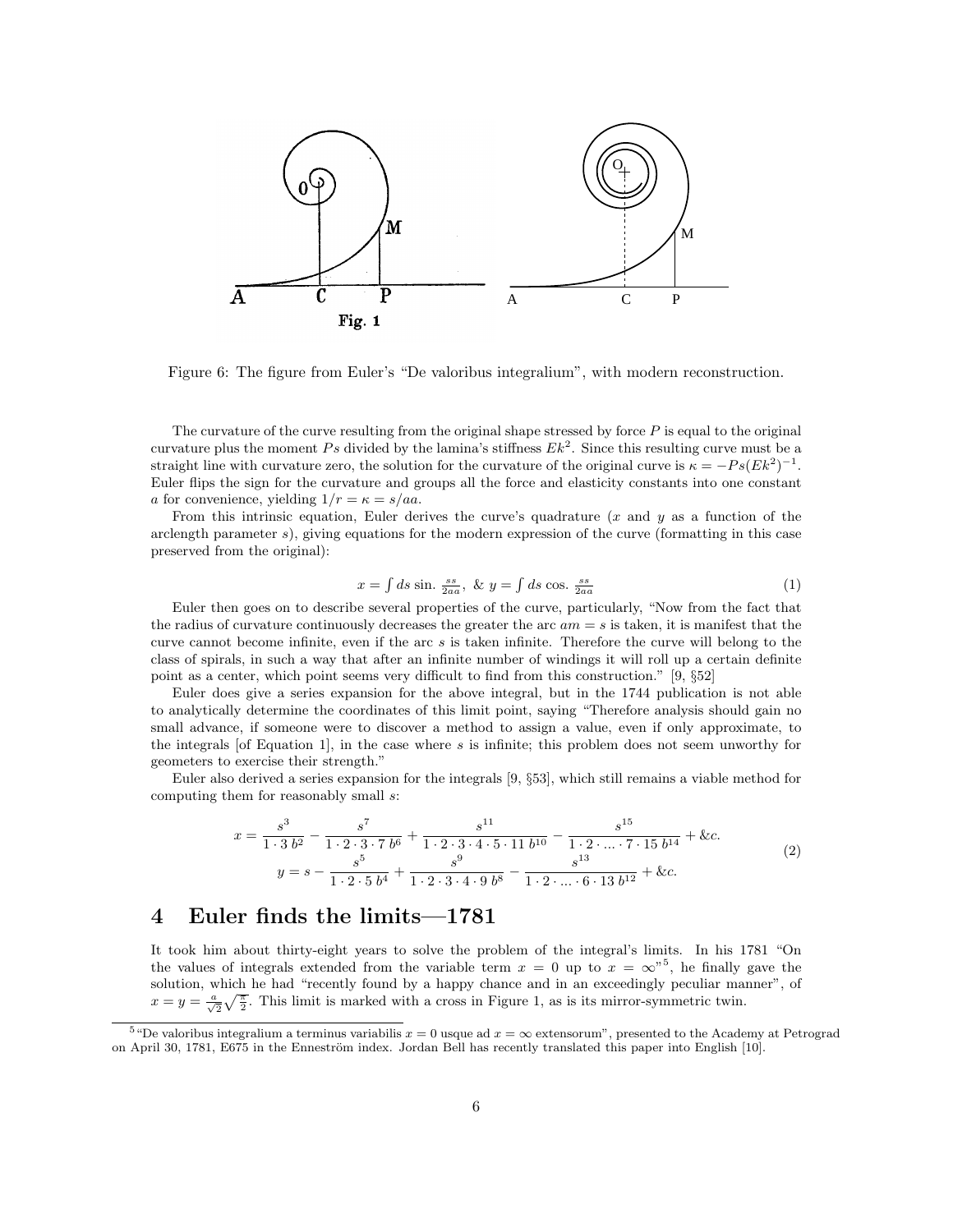The paper references a "Fig. 2". Unfortunately, the original figure is not easy to track down. The version appearing in Figure 6 is from the 1933 edition of Euler's collected works. For reference, an accurately plotted reconstruction is shown alongside.

Euler's technique in finding the limits is to substitute  $s^2/2a^2 = v$ , resulting in these equivalences (this part of the derivation had already been done in his 1744 Additamentum [9, §54]):

$$
\int_0^\infty \sin \frac{x^2}{2a^2} dx = \frac{a}{\sqrt{2}} \int_0^\infty \frac{\sin v}{\sqrt{v}} dv
$$
  

$$
\int_0^\infty \cos \frac{x^2}{2a^2} dx = \frac{a}{\sqrt{2}} \int_0^\infty \frac{\cos v}{\sqrt{v}} dv
$$
 (3)

To solve these integrals, Euler considers the Gamma function<sup>6</sup> (which he calls  $\Delta$ ), defined as:

$$
\Gamma(z) = \int_0^\infty t^{z-1} e^{-t} dt
$$
\n(4)

Through some manipulation, Euler solves a pair of fairly general integrals, of which the limit point of the Euler spiral will be a special case. Assuming  $p = r \cos \alpha$ ,  $q = r \sin \alpha$ , he derives:

$$
\int_0^\infty t^{z-1} e^{-px} \cdot \cos qt \, dt = \frac{\Gamma(z) \cos z\alpha}{r^z}
$$
\n
$$
\int_0^\infty t^{z-1} e^{-px} \cdot \sin qt \, dt = \frac{\Gamma(z) \sin z\alpha}{r^z}
$$
\n(5)

Euler sets  $q=1, p=0, z=\frac{1}{2}$  and derives the limit of  $\frac{a}{\sqrt{2}}\sqrt{\frac{\pi}{2}}$ , which follows straightforwardly from the well-known value  $\Gamma(\frac{1}{2}) = \sqrt{\pi}$ .

# 5 Relation to the elastica

The Euler spiral can be considered something of a cousin to the elastica. Both curves were initially described in terms of elasticity problems. In fact, James Bernoulli was responsible for posing both problems, and Leonhard Euler described both curves in detail about fifty years later, in his 1744 Additamentum [9, p. 276].

Both curves also appear together frequently in the literature on spline curves, starting from Birkhoff and de Boor's 1965 survey of nonlinear splines [5], through Mehlum's work on the Autokon system [17], and Horn's independent derivation of the rectangular elastica (the "curve of least energy") [15].

The close relationship between the curves is also apparent in their mathematical formulations. The simplest equation of the elastica is  $\kappa = cx$ , while that of the Euler spiral is  $\kappa = s$  (here,  $\kappa$  represents curvature,  $x$  is a cartesian coordinate, and  $s$  is the arclength of the curve. This similarity of equation is reflected in the similarity of shape, especially in the region where the arc is roughly parallel to the  $x$  axis, as can be seen in Figure 7, which shows both the rectangular elastica and Euler spiral, as well as the "cubic parabola," showing also the curve that results under the very small angle approximation  $\kappa \approx y''$ .

Similarly, both curves can be expressed in terms of minimizing a functional. The elastica is the curve that minimizes:

$$
E[\kappa(s)] = \int \kappa^2 ds \tag{6}
$$

The Euler spiral is one of many solutions that minimizes the  $L_2$ -norm of the variation of curvature (known as the MVC, or minimum variation curve) [19]. It is, in fact, the optimal solution when the curvatures (but not the endpoint angles) are constrained.

$$
E[\kappa(s)] = \int \left(\frac{d\kappa}{ds}\right)^2 ds \tag{7}
$$

It is also the curve that minimizes the  $L_{\infty}$  norm of the curvature variation, subject to endpoint constraints.

 $6$ Euler published his discovery of the Gamma function in 1729, as *De progressionibus transcendentibus seu quarum termini* generales algebraice dari nequeunt, Enneström index E19.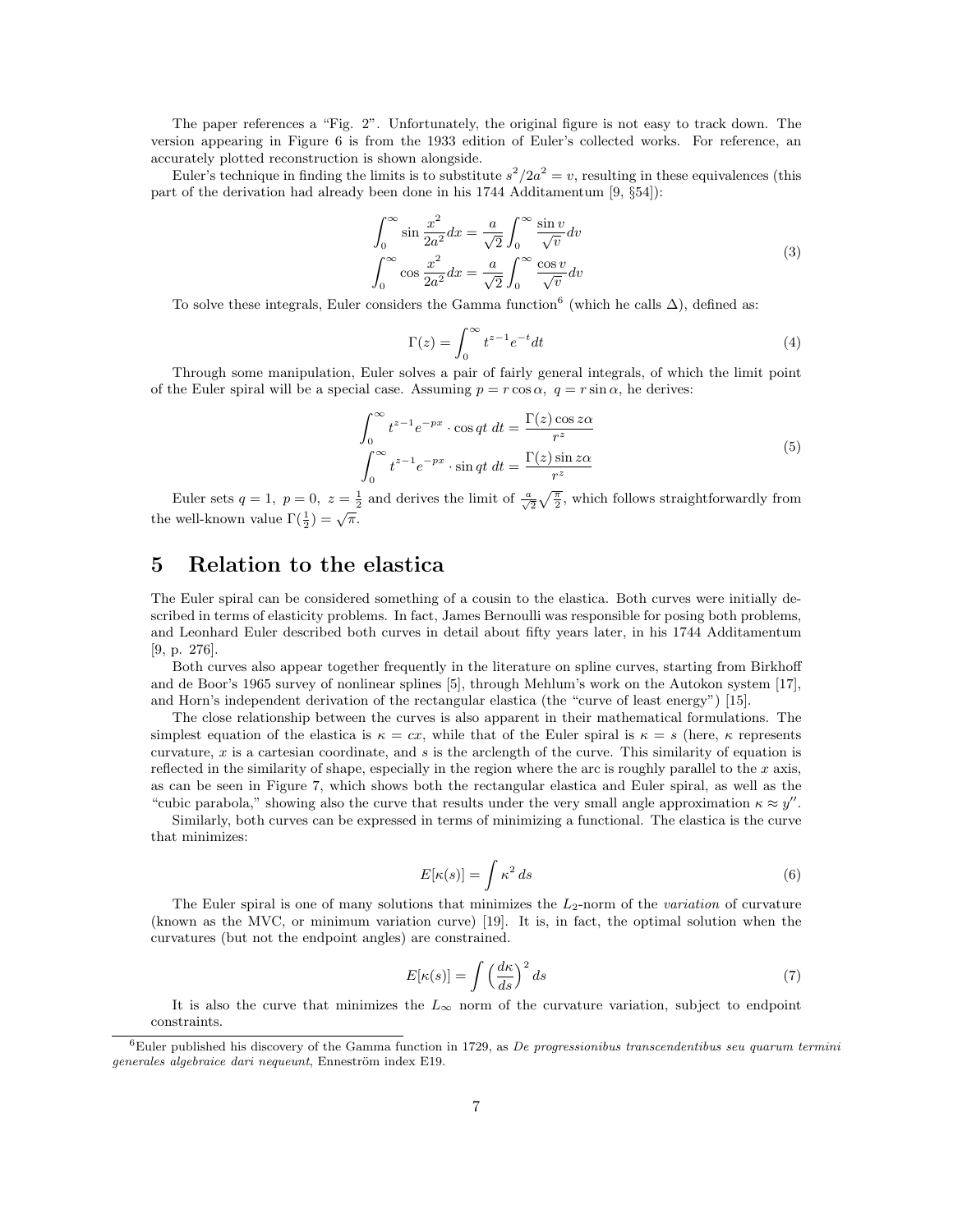

Figure 7: Euler's spiral, rectangular elastica, and cubic parabola.

# 6 Fresnel on diffraction problems—1818

Around 1818, Augustin Fresnel considered a problem of light diffracting through a slit, and independently derived integrals equivalent to those defining the Euler spiral<sup>7</sup> . At the time, he seemed to be unaware of the fact that Euler (and Bernoulli) had already considered these integrals, or that they were related to a problem of elastic springs. Later, this correspondence was recognized, as well as the fact that the curves could be used as a graphical computation method for diffraction patterns.

The following presentation of Fresnel's results loosely follows Preston's 1901 The Theory of Light [23], which is among the earliest English-language accounts of the theory. Another readable account is Houstoun's 1915 Treatise on Light [16].

Consider a monochromatic light source diffracted through a slit. Based on fundamental principles of wave optics, the wavefront emerging from the slit is the integral of point sources at each point along the slit, shown in Figure 8 as  $s_0$  through  $s_1$ . Assuming the wavelength is  $\lambda$ , the phase  $\phi$  of the light emanating from point s reaching the target on the right is:

$$
\phi = \frac{2\pi}{\lambda} \sqrt{x^2 + s^2} \tag{8}
$$

Assuming that  $s \ll x$ , apply a simplifying approximation:

$$
\phi \approx \frac{2\pi}{\lambda} \left( x + \frac{1}{2} s^2 \right) \tag{9}
$$

<sup>&</sup>lt;sup>7</sup>A. J. Fresnel, *Mémoire sur la diffraction de la lumière*, Annales de Chimie et de Physique, t.x., 288 1819. Henry Crew published a translation into English in 1900 [11]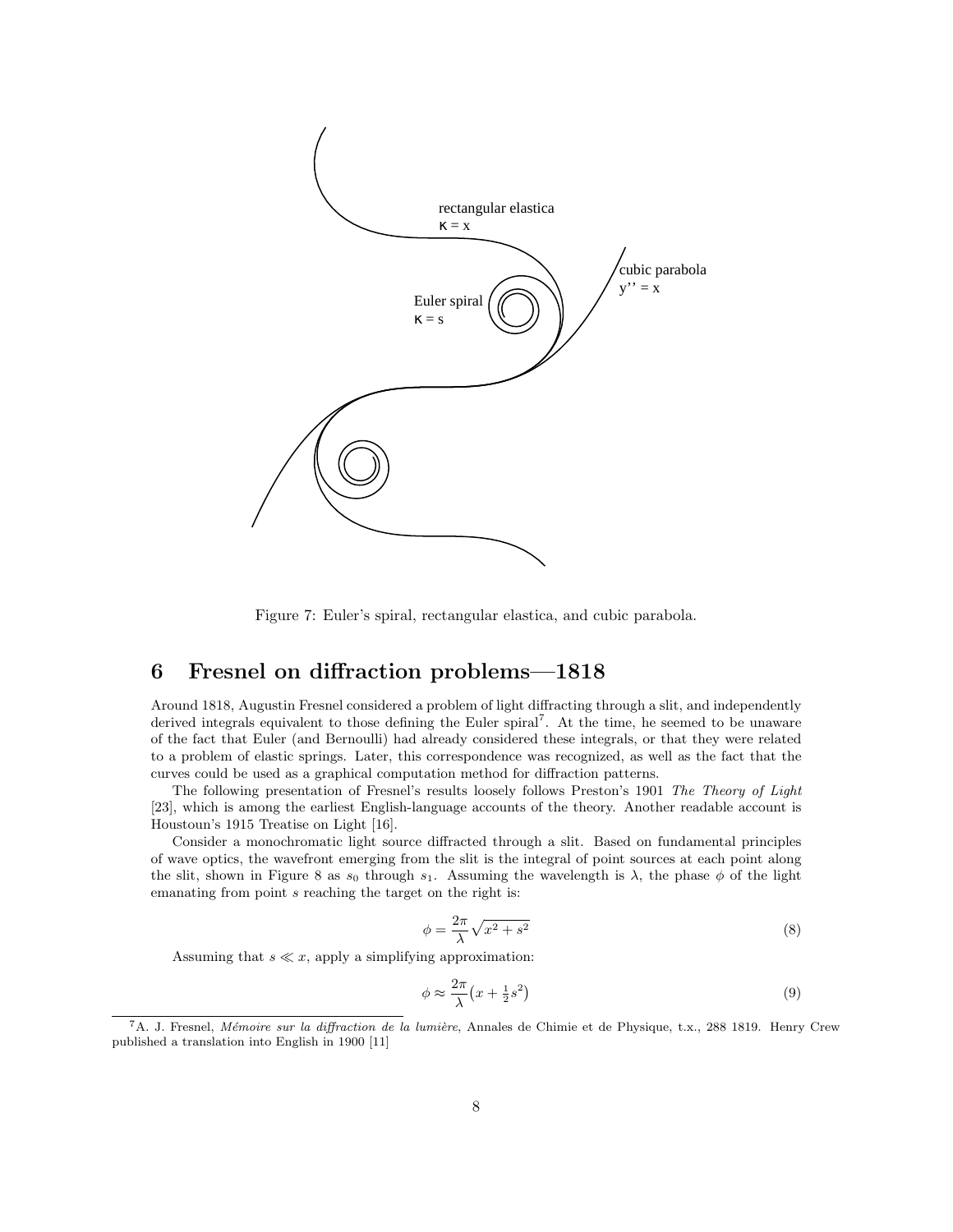

Figure 8: Diffraction through a slit.

Again assuming  $s \ll x$ , the intensity of the wave can be considered constant for all  $s_0 < s < s_1$ . Dropping the term including x (it represents the phase of the light incident on the target, but doesn't affect total intensity), and choosing units arbitarily to simplify constants, assume  $\lambda = \frac{1}{2}$ , and then the intensity incident on the target is:

$$
I = \Big[\int_{s_0}^{s_1} \cos \phi \, ds\Big]^2 + \Big[\int_{s_0}^{s_1} \sin \phi(s) \, ds\Big]^2 = \Big[\int_{s_0}^{s_1} \cos \frac{\pi}{2} s^2 ds\Big]^2 + \Big[\int_{s_0}^{s_1} \sin \frac{\pi}{2} s^2 ds\Big]^2\tag{10}
$$

The indefinite integrals needed to compute this intensity are best known as the Fresnel integrals:

$$
S(z) = \int_0^z \sin\left(\frac{\pi t^2}{2}\right) dt
$$
  
\n
$$
C(z) = \int_0^z \cos\left(\frac{\pi t^2}{2}\right) dt
$$
\n(11)

Choosing  $a = 1/\sqrt{\pi}$ , these integrals are obviously equivalent to the formula for the Cartesian coordinates of the Euler spiral, Equation 1. The choice of scale factor gives a simpler limit:  $S(z) = C(z) = 0.5$ as  $z \to \infty$ . Fresnel gives these limits, but does not justify the result [11, p. 124].

Given these integrals, the formula for intensity, Equation 10 can be rewritten simply as:

$$
I = (S(s1) - S(s0))^{2} + (C(s1) - C(s0))^{2}
$$
\n(12)

Fresnel included in his 1818 publication a table of fifty values (with equally spaced s) to four decimal places.

Alfred Marie Cornu plotted the spiral accurately in 1874 [7] and proposed its use as a graphical computation technique for diffraction problems. His main insight is that the intensity  $I$  is simply the square of the Euclidean distance between the two points on the Euler spiral at arclength  $s_0$  and  $s_1$ . Cornu observes the same principle as Bernoulli's proposal of the formula for the integrals: Le rayon de courbure est en raison inverse de l'arc (the radius of curvature is inversely proportional to arclength), but he, like Fresnel, also seems unaware of Euler's prior investigation of the integral, or of the curve.

Today, it is common to use complex numbers to obtain a more concise formulation of the Fresnel integrals, reflecting the intuitive understanding of the propagation of light as a complex-valued wave:

$$
C(z) + iS(z) = \int_0^z e^{i\frac{\pi}{2}t^2} dt
$$
\n(13)

Even though Euler anticipated the important mathematical results, the phrase "spiral of Cornu" became popular. At the funeral of Alfred Cornu on April 16, 1902, Henri Poincaré had these glowing words: "Also, when addressing the study of diffraction, he had quickly replaced an unpleasant multitude of hairy integral formulas with a single harmonious figure, that the eye follows with pleasure and where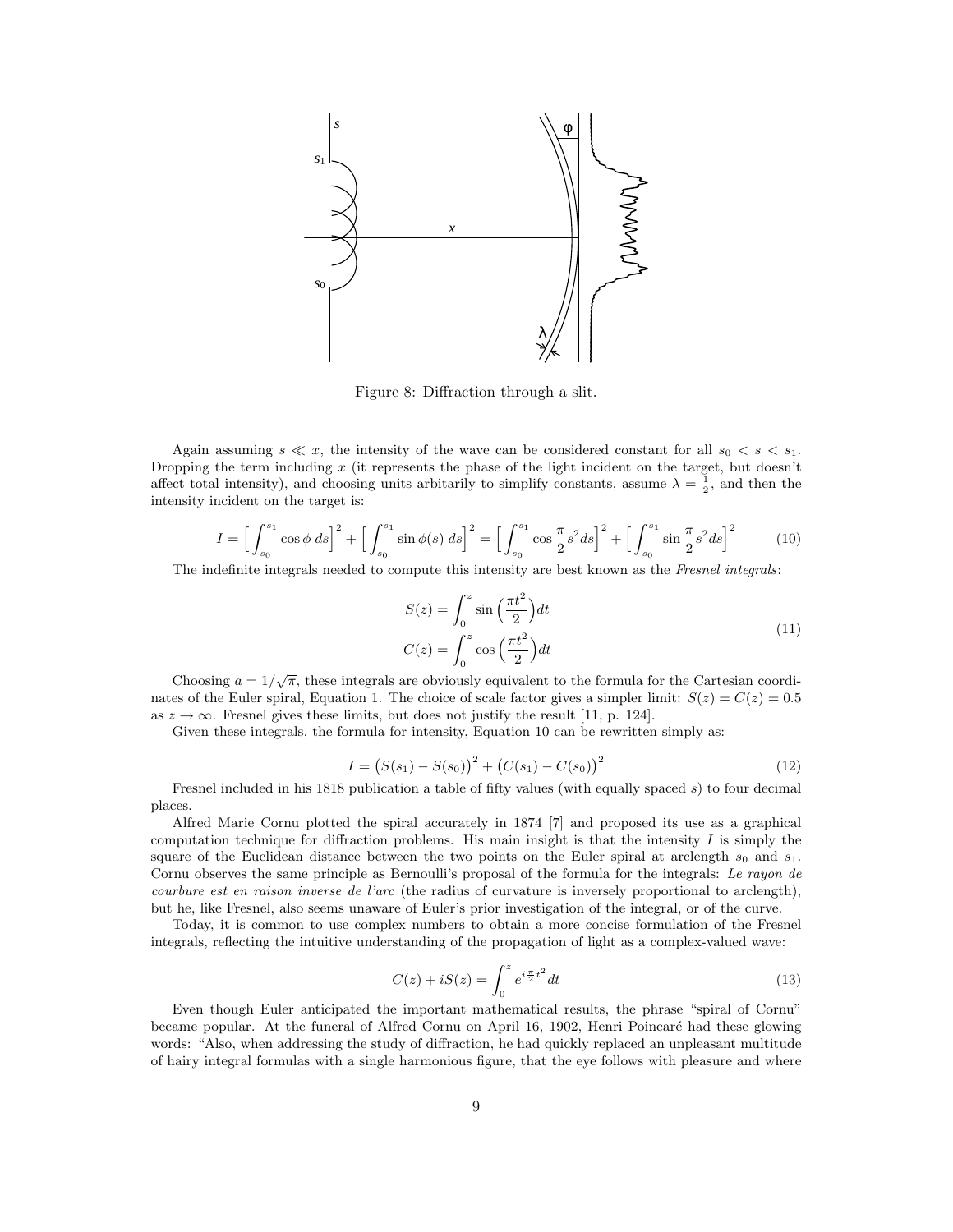

Figure 9: Cornu's plot of the Fresnel integrals.

the spirit moves without effort." Elaborating further in his sketch of Cornu in his 1910 Savants et  $écrivains$ ), " Today, everyone, to predict the effect of an arbitrary screen on a beam of light, makes use of the spiral of Cornu." (translations from original French mine).

Since apparently two names were not adequate, Ernesto Cesàro around 1886 dubbed the curve "clothoide", after Clotho  $(K\lambda\omega\theta\omega)$ , the youngest of the three Fates of Greek mythology, who spun the threads of life, winding them around her distaff—since the curve spins or twists about its asymptotic points. Today, judging from the number of documents retrieved by keyword from an Internet search engine, the term "clothoid" is by far the most popular<sup>8</sup>. However, as Archibald wrote in 1917 [2], by modern standards of attribution, it is clear that the proper name for this beautiful curve is the Euler spiral, and that is the name used here throughout.

# 7 Talbot's railway transition spiral—1890

The third completely independent discovery of the Euler spiral is in the context of designing railway tracks to provide a smooth riding experience. Over the course of the 19th century, the need for a track shape with gradually varying curvature became clear. William Rankine, in his Manual of Civil Engineering [24, p. 651], gives Mr. Gravatt credit for the first such curve, about 1828 or 1829, based on a sine curve. The elastica makes another appearance, in a proposal about 1842 by William Froude to use circles for most of the curve, but "a curve approximating the elastic curve, for the purpose of making the change of curvature by degrees."

Charles Crandall [8, p. 1] gives priority for the "true transition curve" to Ellis Holbrook, in the

<sup>8</sup>As of 25 Aug 2008, Google search reports 17,700 results for "clothoid", 5,660 hits for "Cornu spiral", 935 hits for "Euler spiral", and 17,800 for "Fresnel integral".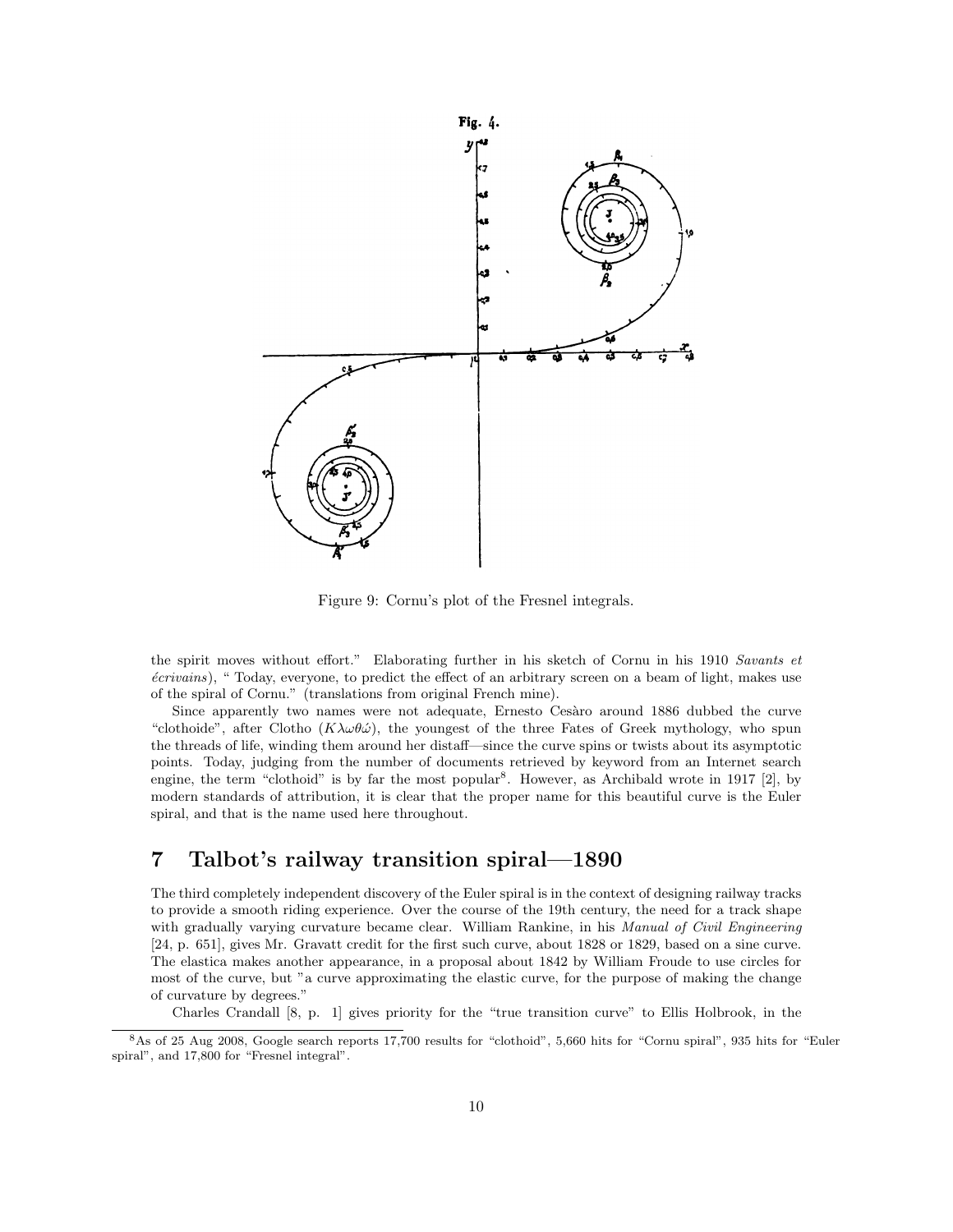Railroad Gazette, Dec. 3, 1880. Arthur Talbot was also among the first to approach the problem mathematically, and derived exactly the same integrals as Bernoulli and Fresnel before him. His introduction to "The Railway Transition Spiral" [26] describes the problem and his solution articulately:

A transition curve, or easement curve, as it is sometimes called, is a curve of varying radius used to connect circular curves with tangents for the purpose of avoiding the shock and disagreeable lurch of trains, due to the instant change of direction and also to the sudden change from level to inclined track. The primary object of the transition curve, then, is to effect smooth riding when the train is entering or leaving a curve.

The generally accepted requirement for a proper transition curve is that the degree-of-curve shall increase gradually and uniformly from the point of tangent until the degree of the main curve is reached, and that the super-elevation<sup>9</sup> shall increase uniformly from zero at the tangent to the full amount at the connection with the main curve and yet have at any point the appropriate super-elevation for the curvature. In addition to this, an acceptable transition curve must be so simple that the field work may be easily and rapidly done, and should be so flexible that it may be adjusted to meet the varied requirements of problems in location and construction.

Without attempting to show the necessity or the utility of transition curves, this paper will consider the principles and some of the applications of one of the best of these curves, the railway transition spiral.

The Transition Spiral is a curve whose degree-of-curve increases directly as the distance along the curve from the point of spiral.

Thus, we have yet another concise statement of what Bernoulli and Euler wrote as  $rs = aa$ .



Figure 10: Talbot's Railway Transition Spiral.

In his introductory figure (here reproduced as Figure 10), Talbot shows the spiral connecting a straight section tangent to point A to a circular arc  $LH$  (of which  $D LH$  continues the arc, and C is the center of the circle). The remainder of the paper consists of many tables of values for this spiral, as well as examples of its application to specific problems.

Talbot derives the basic equations in terms of the angle of direction (he uses  $\Delta$ , apparently standing for "degrees", having already used up  $\theta$  to represent the angle BAL; also, L is arclength, not to be confused with point L in the figure):  $\Delta = \frac{1}{2} a L^2$  [26, p. 9]. He then expresses the x and y coordinates in terms of the simple equations  $dy = ds \sin \Delta$  and  $dx = ds \cos \Delta$ , quickly moving to a series expansion for easy numerical evaluation, then integrating. In particular, Talbot writes [26, p.10]:

$$
y = .291 \, a \, L^3 - .00000158 \, a^3 \, L^7 \dots
$$

$$
x = 100L - .000762 \, a^2 \, L^5 + .0000000027 \, a^4 \, L^9 \dots \tag{14}
$$

<sup>&</sup>lt;sup>9</sup>Super-elevation is the difference in elevation between the outer and inner rails, banking a moving train to reduce the lateral acceleration felt by passengers.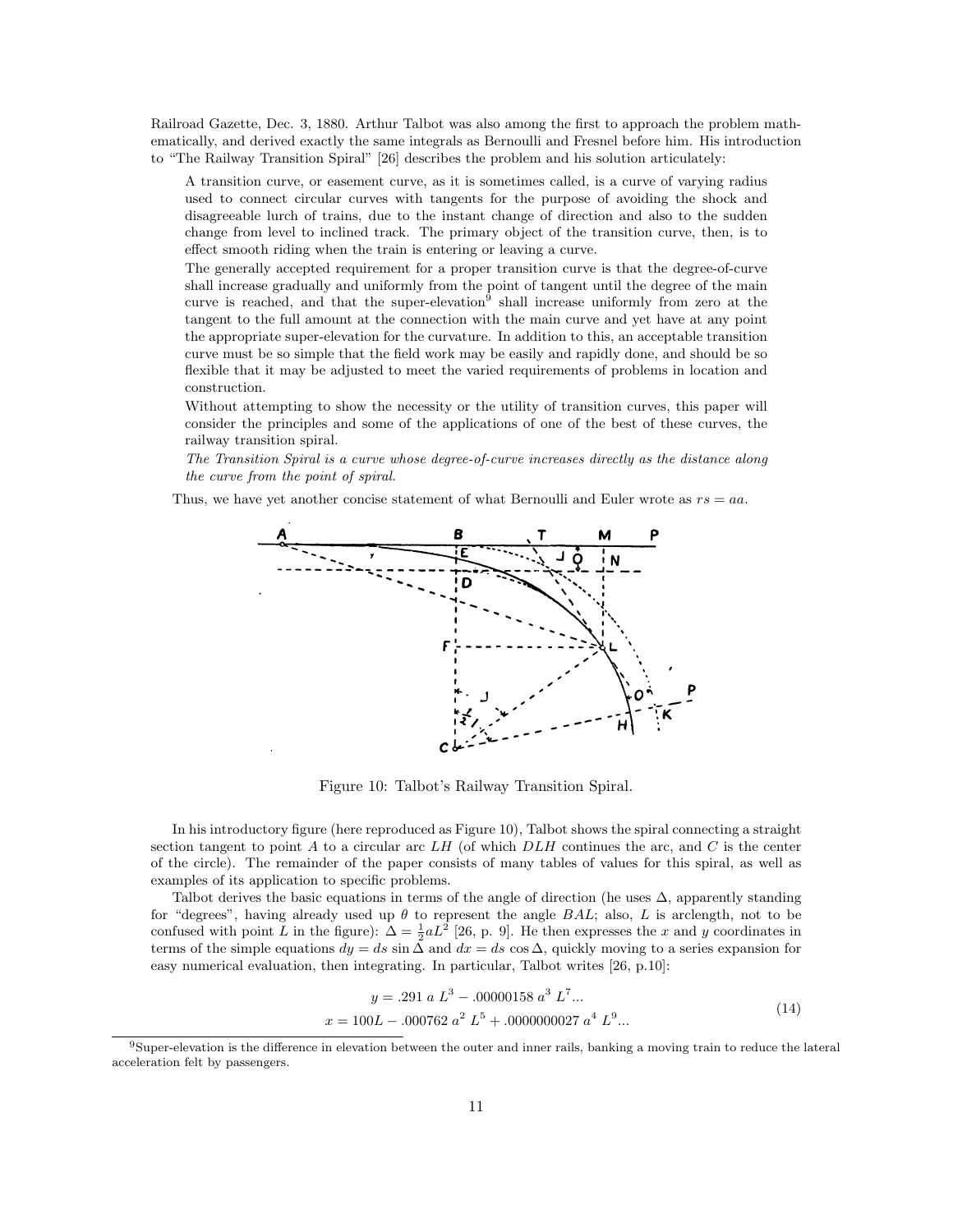Aside from a switch of x and  $y$ , and a change of constants representing actual physical units used in railroad engineering, these equations are effictively identical to those derived in Euler's 1744 Additamentum, see Equation 2.

Obviously, Talbot was unaware of Euler's original work, or of the identity of his spiral to the original problem in elasticity. Similarly, Archibald did not cite any of the railroad work in his otherwise extremely complete 1917 survey [2]. The earliest published connection between the railway transition spiral and the clothoid I could find is in a 1922 book by Arthur Higgins [14], where it is also referred to as the "Glover's spiral", a reference to a 1900 derivation by James Glover [12] of results similar to Talbot's, but with considerably more mathematical notation.

# 8 Mathematical properties

Euler's spiral and the Fresnel integrals that generate it have a number of interesting mathematical properties. This section presents a selection.

The Fresnel integrals are closely related to the error function [1, p.301], §7.3.22:

$$
C(z) + iS(z) = \frac{1+i}{2} \text{erf}\left(\frac{\sqrt{\pi}}{2}(1-i)z\right)
$$
 (15)

The Fresnel integrals can also be considered a special case of the confluent hypergeometric function [1, p.301], §7.3.25:

$$
C(z) + iS(z) = z \, {}_1F_1\left(\frac{1}{2}; \frac{3}{2}; i\frac{\pi}{2}z^2\right) \tag{16}
$$

The confluent hypergeometric function  $_1F_1(a;b;z)$  is defined thus:

$$
{}_1F_1(a;b;z) = 1 + \frac{a}{b}z + \frac{a(a+1)}{b(b+1)}\frac{z^2}{2!} + \ldots = \sum_{k=0}^{\infty} \frac{(a)_k}{(b)_k} \frac{z^k}{k!},\tag{17}
$$

where  $(a)_k$  and  $(b)_k$  are *Pochhammer symbols*, also known as the "rising factorial," defined:

$$
(a)_k = \frac{(a+k-1)!}{(a-1)!} = \frac{\Gamma(x+k)}{\Gamma(x)}
$$
\n(18)

Due to these equivalences, the Fresnel integrals are often considered part of a larger family of related "special functions" containing the Gamma function, erf, Bessel functions, and others.

# 9 Use as an interpolating spline

Several systems and publications have proposed the use of the Euler spiral as an interpolating spline primitive, but for some reason it has not become popular. Perhaps one reason is that many authors seem to consider the Euler spiral nothing but an approximation to a "true" spline based on the elastica.

An early reference to the Euler spiral for use as an interpolating spline is Birkhoff and de Boor's 1965 survey of both linear and nonlinear splines [5]. There, they present the rectangular elastica as the curve simulating the mechanical spline, but also point out that an exact simulation of this curve is not "particularly desirable." As an alternative, they suggest that "they approximate equally well to Hermite interpolation by segments of Euler's spirals" [5, p. 172], and cite Archibald [2] as their source.

Probably the earliest actual application of Euler's spiral for splines was in the Autokon system, developed in the beginning of the 1960's. According to Even Mehlum [18], early versions of Autokon used the kurgla 1 algorithm, which was a numerical approximation to the elastica. Later versions used Euler's spiral, having derived it as a small curvature approximation to the elastica equation. (Note that kurgla 1 is based on the elastica, but not quite the same as a true minimal energy curve (MEC), as the curve segments can take elastica forms other than the rectangular elastica). Mehlum writes: "There is hardly any visible difference between the curves the two algorithms produce, but KURGLA 2 is preferred because of its better computational economy. There is also a question of stability in the KURGLA 1 version if the total arc length is not kept under control. This question disappears in the case of KURGLA 2."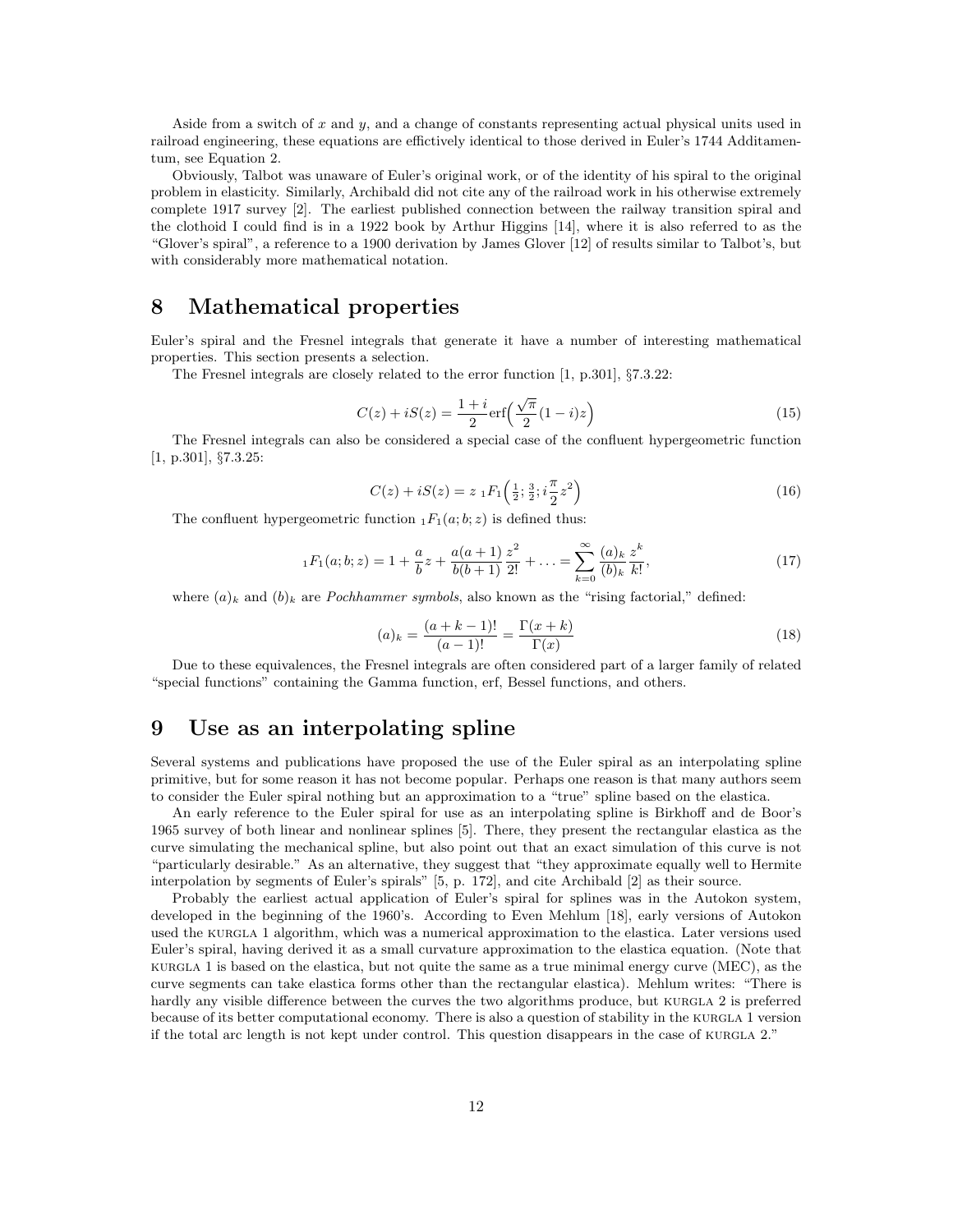Mehlum published both kurgla algorithms in 1974 [17]. It is fairly clear that he considered the Euler spiral an approximation to true splines based on the elastica. He writes, "In Section 5 we make a 'mathematical approximation' in addition to the numerical, which makes the resulting curves of Section 5 slightly different from those of Section 4 [which is based on the elastica as a primitive]. The difference is, however, not visible in practical applications."

The 1974 publication notes that the spline solution with linear variation of curvature and  $G^2$  continuity is a piecewise Cornu spiral, and that the Fresnel integrals represent the Cartesian coordinates for this curve, but does not cite sources for these facts.

Mehlum's numerical techniques are based on approximating the Euler spiral using a sequence of stepped circular arcs of linearly increasing curvature.

Stoer [25] writes that the Euler spiral spline can be considered an approximation to the "true" problem of finding a minimal energy spline. His results are broadly similar to Mehlum's, but he presents his algorithms in considerably more detail, including a detailed construction of a band-diagonal Jacobian matrix. He also presents an application of Euler spirals as a smoothing (approximating), rather than interpolating spline.

Stoer also brings up the point that there may be many discrete solutions to the interpolating spline problem, each  $G^2$  continuous and piecewise Euler spiral, based on higher winding numbers. From these, he chooses the solution minimizing the total bending energy as the "best" one.

Later, Coope [6] again presents the "spiral spline" as a good approximation to the minimum energy curve, gives a good Newton approximation method with band-diagonal matrices for globally solving the splines, and notes that "for sensible end conditions and appropriately calculated chord angles convergence always occurs." A stronger convergence result is posed as an open problem.

#### 10 Efficient computation

Throughout the history of the Euler spiral, a major focus of mathematical investigation is to compute values of the integral efficiently. Fresnel, in particular, devotes many pages to approximate formulas for the definite integral when the limits of integration are close together [11], and used these techniques to produce his table. Many subsequent researchers throughout the 19th century refined these techniques and the resulting tables, including Knochenhauer, Cauchy, Gilbert, Peters, Ignatowsky, Lommel and Peters (see [2] for more detail and citations on these results).

Today, the problem can be considered solved. At least two published algorithms provide accurate results in time comparable to that needed to evaluate ordinary trigonometric functions.

One technique is that of the Cephes library [20], which uses a highly numerical technique, splitting the function into two ranges. For values of  $s < 1.6$ , a simple rational Chebyshev polynomial gives the answer with high precision. For the section turning around the limit point, a similar polynomial perturbs this approximation (valid for  $z \gg 1$ ) into an accurate value:

$$
C(z) + iS(z) \approx \frac{1+i}{2} - \frac{i}{\pi z} e^{i\frac{\pi}{2}z^2}
$$
 (19)

Numerical Recipes  $[22]$  uses a similar technique to split the range. For the section  $s < 1.5$  near the inflection point, the series given by Euler in 1744 (Equation 2) accurately computes the function. For the section spiraling around the limit point, the recipe calls for a continued fraction based on the erf function. Thanks to equivalences involving  $e^{iz^2}$ , this solution also converges to Equation 19 as  $z \to \infty$ [22, p. 255].

Thus, the Fresnel integrals can be considered an ordinary "special function", and the coordinates of the Euler spiral can be efficiently computed without fear of requiring significant resources.

#### References

[1] Milton Abramowitz and Irene A. Stegun. Handbook of Mathematical Functions with Formulas, Graphs, and Mathematical Tables. Dover, New York, ninth Dover printing, tenth GPO printing edition, 1964.